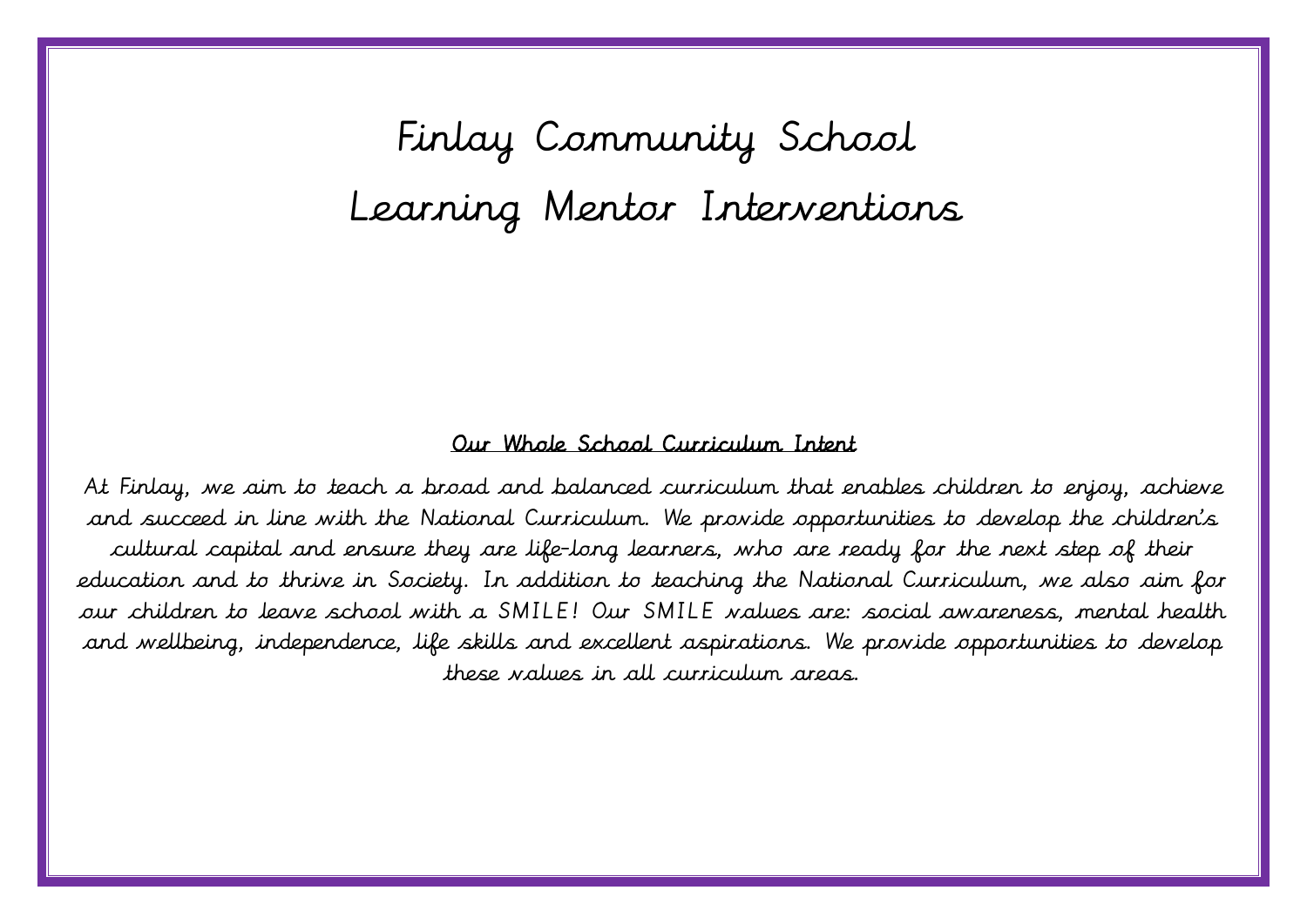| Intervention                         | What is it for? What does it involve?                                                                                                                                                                                                                                                                                                                                                                                                                                                                                                                                                                                                                                                                                  |
|--------------------------------------|------------------------------------------------------------------------------------------------------------------------------------------------------------------------------------------------------------------------------------------------------------------------------------------------------------------------------------------------------------------------------------------------------------------------------------------------------------------------------------------------------------------------------------------------------------------------------------------------------------------------------------------------------------------------------------------------------------------------|
| 1:1 Learning Mentor<br>Interventions | What do we do?<br>The learning mentors work with a range of children for a vast variety of reasons. This<br>may include (not subject to) self-esteem, anxiety, warries and concerns, behaviour,<br>bereavement, friendship issues and attendance. Sessions are tailored to each child's need,<br>and SEMH targets are set accordingly. There is no set time limit on how long we see our<br>cases, the learning mentors will track progress and close cases once they feel the child has<br>learnt the necessary skills to be able manage independently.<br>Children who see a learning mentor are placed on the SEN register and will have SEMH<br>targets added to their MyPlan.                                     |
| Learning Mentor<br>Referral Form     | <u>Referral Form</u><br>Teachers need to complete a learning mentor referral form in order for children to be added<br>to our lists. Please ensure you complete all the relevant information and gain consent from<br>parents BEFORE submitting the form. It is really useful for us to have an insight into how<br>they are in the classroom (teachers comment) as well as at home (parents comment).<br>Once complete, forms can be scanned onto CPOMS. Please ensure you tag "Learning Mentor<br>Referral". Alternatively, the forms can be given to one of the learning mentor team.<br>Forms can be found on the Teacher shared drive -> Learning mentors -> Blank Templates -<br>> Learning mentor referral form |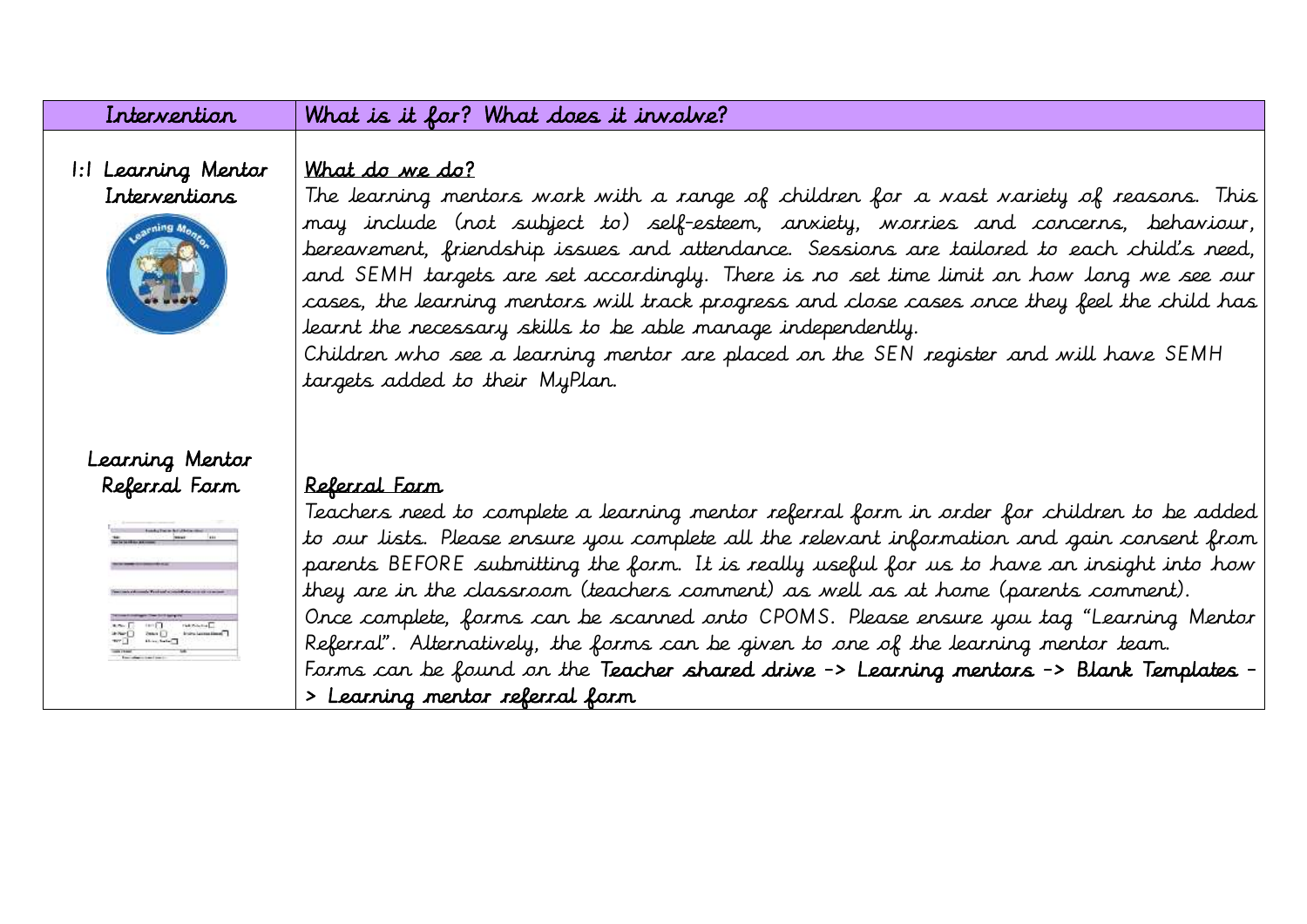Group Interventions ï R As well as individual sessions the learning mentor team deliver a range of group interventions including:

- Friendship Anger management
- Self-esteem • Emotional literacy

D

L

These interventions help children develop a range of skills which are transferrable back to the classroom. They usually run for 6 weekly sessions building on emotional understanding. If you think that a child in your class would benefit from one of the above groups, please speak to a learning mentor so they can be added to the list.

Children participating in group interventions will be put onto a group support plan to enable targets to be monitored. This will be explained to parents when we gain their consent for their child to participate.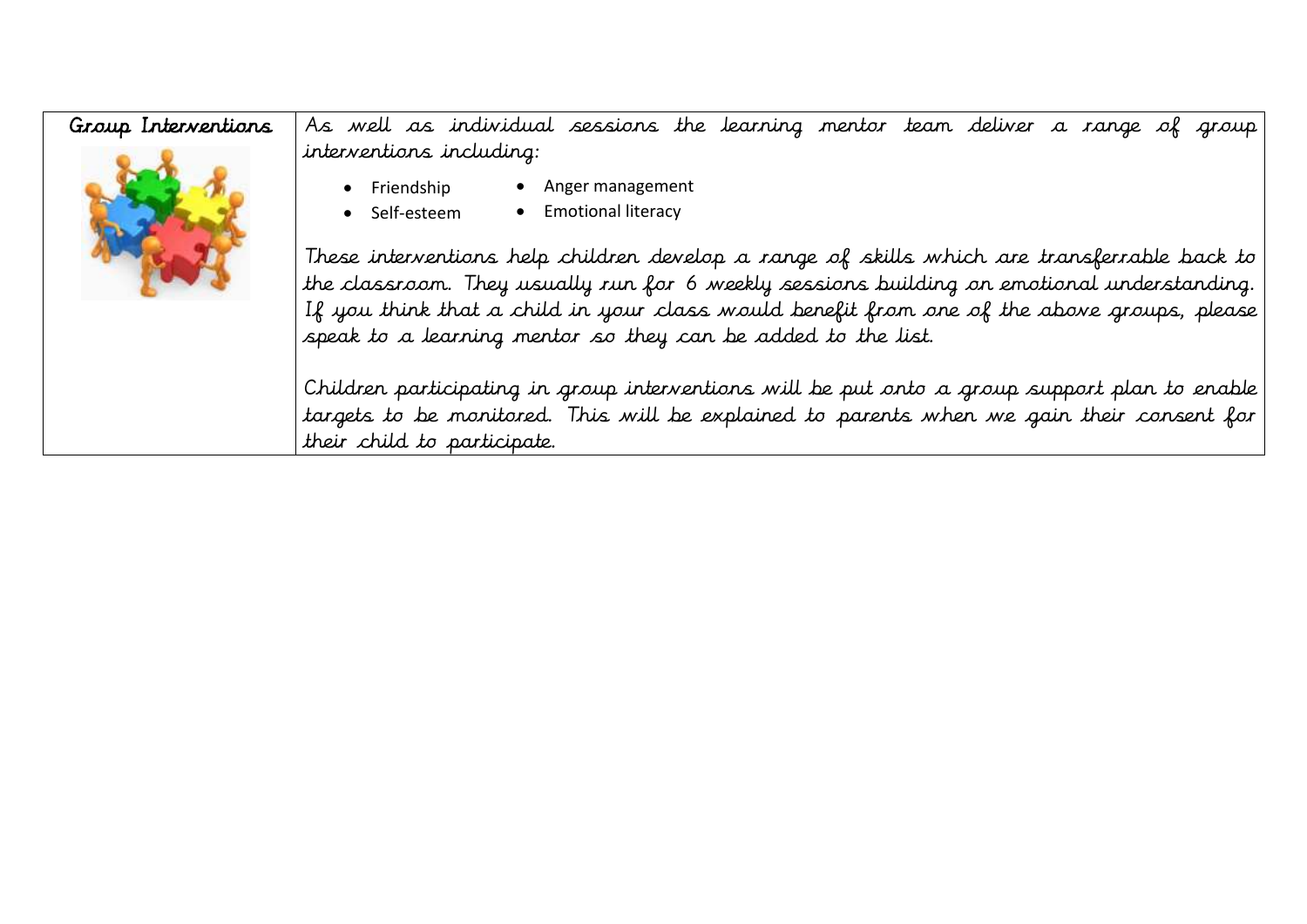## Nurture

## Nurture Groups and Boxall Profile Assessment



# Nurture groups offer a short-term, inclusive, focused intervention that works in the long term. Nurture groups are classes of between six and 12 children.

Nurture groups assess learning and social and emotional needs and give the necessary help to remove the barriers to learning. There is great emphasis on language development and communication. Nothing is taken for granted and everything is explained, supported by role modelling, demonstration and the use of gesture as appropriate. The relationship between the two staff, always nurturing and supportive, provides a role model that children observe and begin to copy. Food is shared at 'breakfast' or 'snack time' with many opportunities for social learning, helping children to attend to the needs of others, with time to listen and be listened to.

In order to identify children for nurture groups a Boxall Profile Assessment has to be complete.

### Boxall Profile Assessment Forms

Nurture Groups

The two-part checklist, which is completed by staff who know the child and young person best, identifies the levels of skills the children and young people possess to access learning.

Many children in school are insecure about their worth, often not able to articulate their feelings. Instead they show their discomfort by withdrawal, achieving much less than they could. Others may act out their feelings of anger and failure.